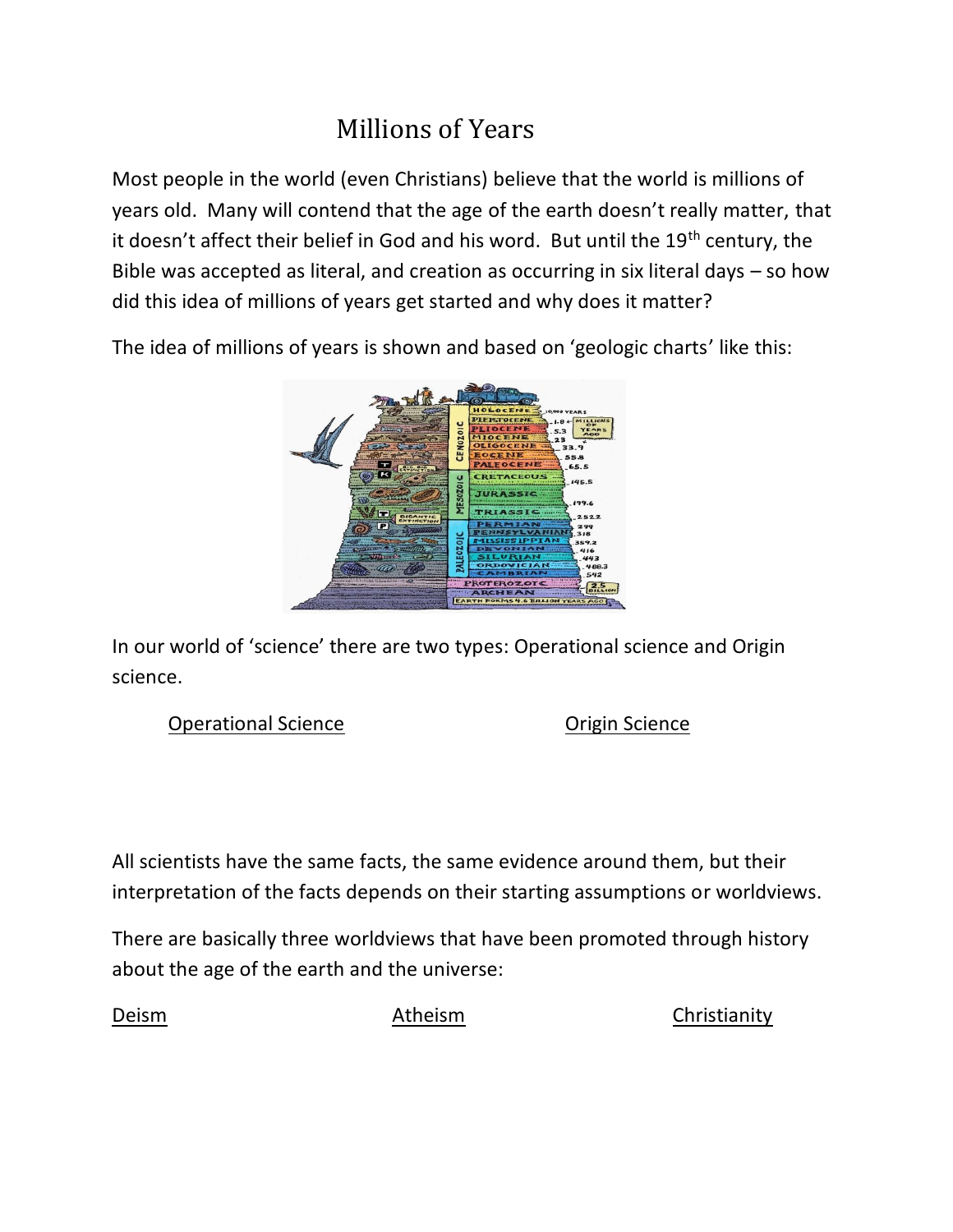## History of the Earth Age Debate



Wrote book called "Epochs of Nature" – imagined earth forming from a molten ball which cooled over millions of years.





Imagined the solar system as forming from a flattened spinning gas cloud that formed rings which became the planets over untold ages.



Jean Lamarck 1744-1829 (deist/atheist - biologist)

Proposed that all plants and animals came from a common ancestor.



Abraham Werner 1749-1817 (deist/atheist – geologist)



Proposed that the sedimentary rocks around the world were the result of a slowly receding ocean over long periods of time.



James Hutton 1726-1797 (deist/atheist - doctor/geologist)

Observed sediments eroded and carried to the sea, imagined them sinking to sea floor, hardening, and being lifted up to form new continents which erode and repeat the process endlessly.

Proposed the theory of uniformitarianism  $\rightarrow$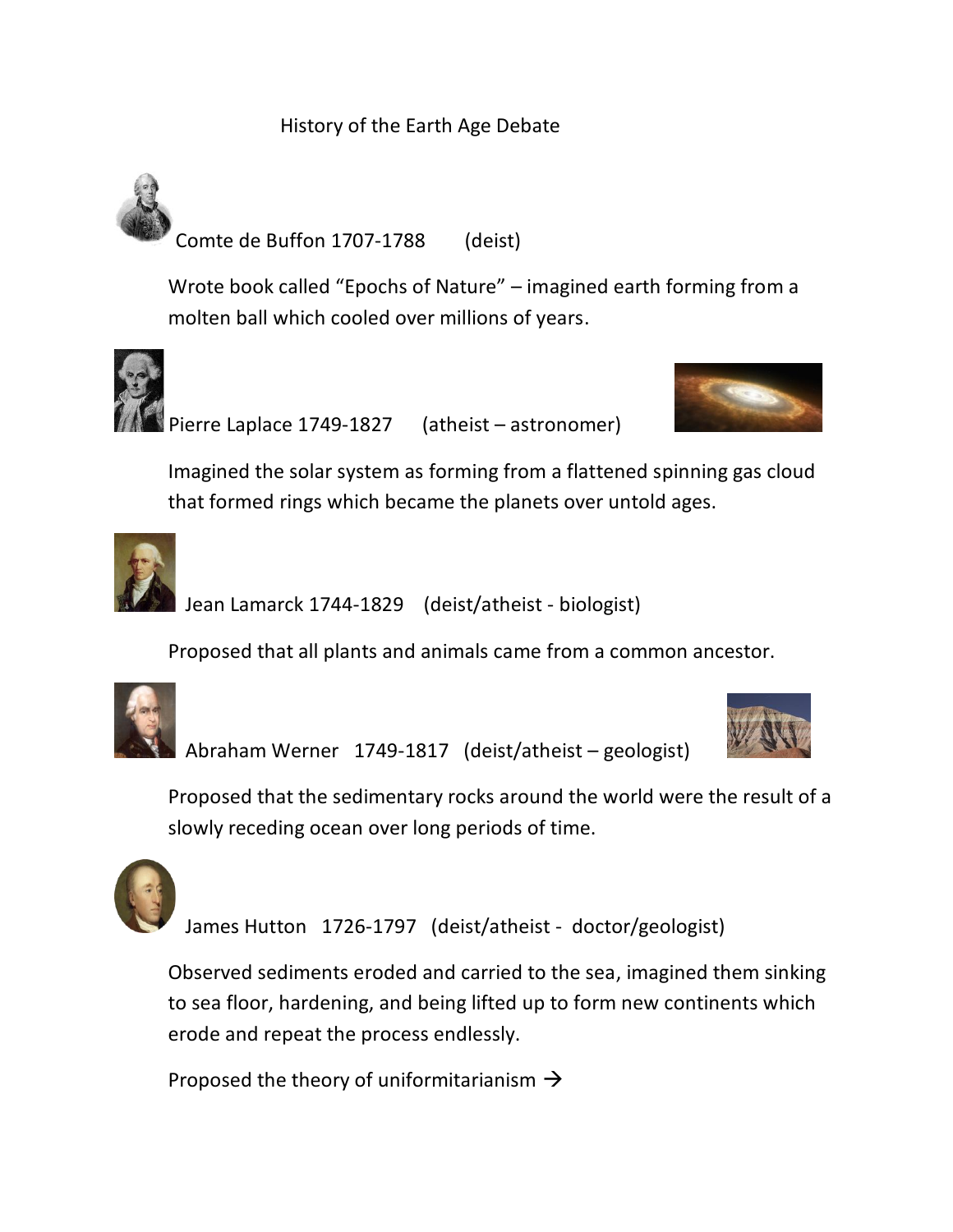George Cuvier 1769-1832 (deist – anatomist)

Proposed that the earth had suffered several worldwide floods which buried life forms forming fossils with long periods of time between the catastrophes.



William Smith 1769-1839 (deist)



Came up with the idea to use different fossils to give relative 'dates' to rock layers.



Charles Lyell 1797-1875 (deist/atheist – lawyer/geologist)

Promoted uniformatarianism. Stated that there were no catastrophic events and that all earth history was the result of slow gradual change. "One must ignore the scriptures when studying geology".



Charles Darwin 1809 -1882 (atheist – biologist/ naturalist)

Was highly influenced by Lydell and published the book know as the basis for evolutionary theory – 'Origin of Species'- in 1859.

These early theories were based on the assumptions of:

The catastrophic view –

The uniformitarianism view –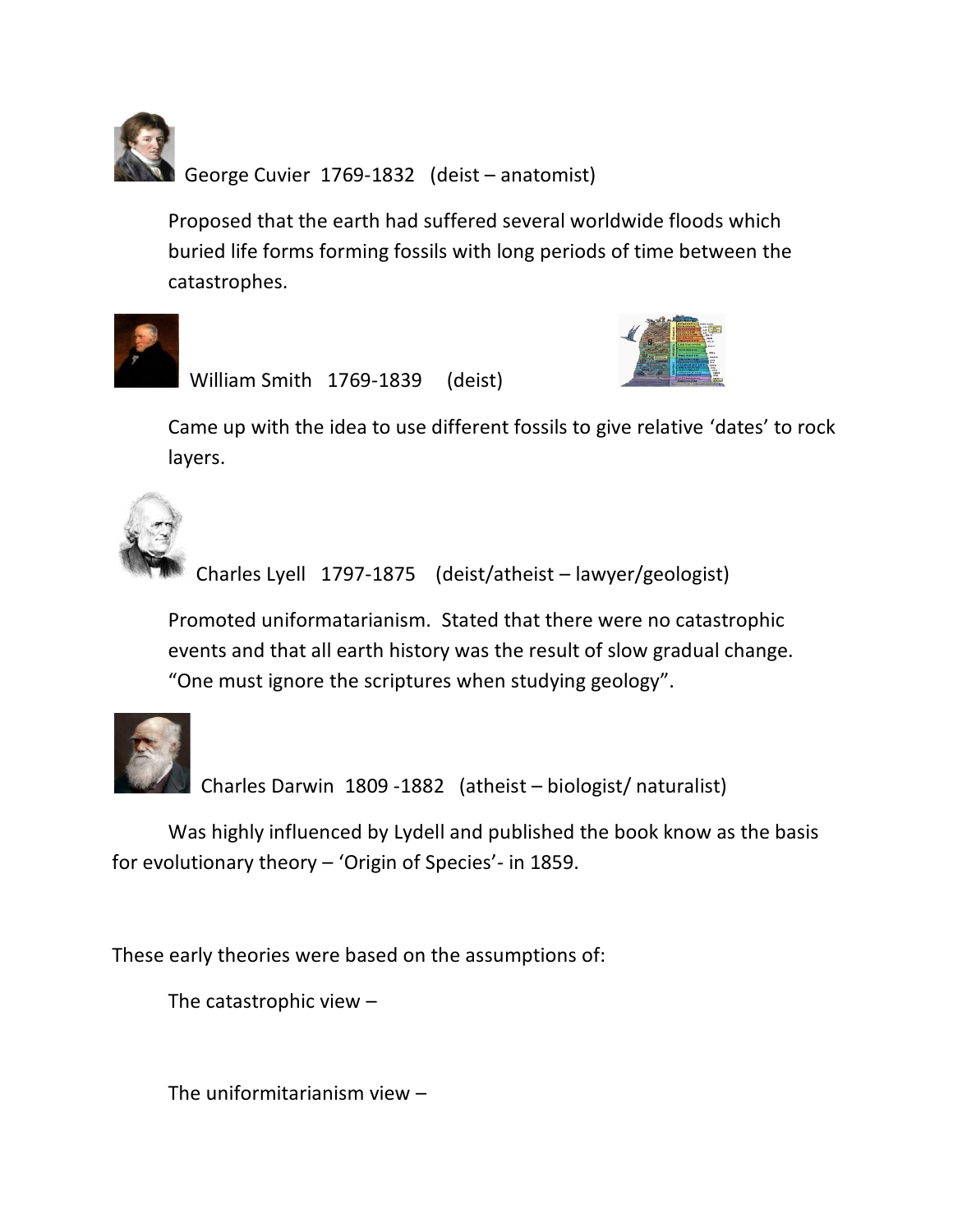'Christians' often accepted these non-biblical views and have tried to fit these views into the Bible.



Thomas Chalmers (1780-1847) Presbyterian minister

Began to preach the "gap theory" ->



Proposed the Day-Age theory ->

## To explain Noah's flood:

William Buckland (Oxford U) and Adam Sedgwick (Cambridge U) Anglican clergy





Proposed the flood was a global flood but only had local Mesopotamian effects.



John Fleming (1785- 1857) Presbyterian minister and zoologist

Proposed that the flood was a 'peaceful' flood and left no visible effects behind –



John Pye Smith (1774-1851) - Congregational minister

Proposed the flood was only local and exaggerated in the Bible.